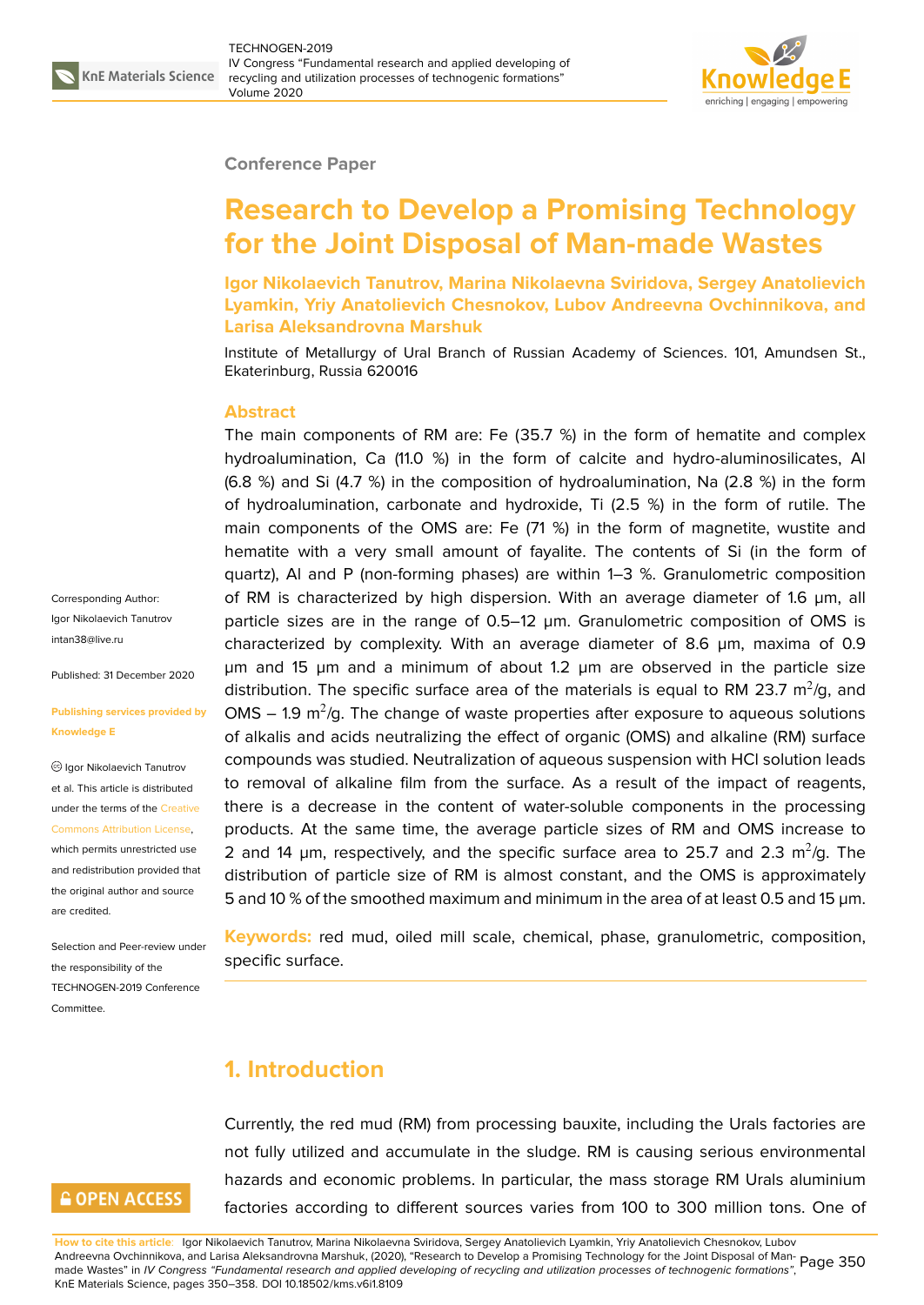the most difficult tasks in RM utilization of sludge is high humidity (not less than 50 %). Decrease of humidity to the bulk state produced virtually no because of their poor filterability, which makes it difficult to transport and prepare RM for further processing [1]. Numerous studies have found that RM contains increased amounts of iron, aluminum, gallium, vanadium, scandium and rare earth metals. In addition, the composition of the present RM carbonate and sodium hydroxide [2].

Given the importance of the problem of waste disposal, many ways of their disposal are proposed. Known technical solutions can be divided into three groups: hydrometallurgical, pyrometallurgical and combined. In the [m](#page-7-0)onograph [2] most promising specified block technology, including a preliminary separation of the components of the slurry by application of beneficiation techniques. In other works, for example [3–5], pyrometallurgical methods associated with obtaining cast iron (ferrosili[co](#page-7-0)n) and calcium aluminate slag can be recognized as the most effective. The distinctive features of the developed methods are their multi-stage nature, which requires significant i[nv](#page-7-1)[es](#page-7-2)tment, as well as low quality of raw materials and products. In particular, during the pyrometallurgical processing of RM, the content of iron in the RM is not sufficient for its effective extraction, and in hydrometallurgical – iron is either not released at all or converted into a product of insufficient quality.

No less difficult task of waste disposal of ferrous metallurgy is oily rolling scale (OMS). In terms of iron content (65–75 %), it is a good raw material for the production of cast iron, steel and iron powders. The difficulty of its processing lies in the presence of residues of rolling grease. Part of the oil is in a free state and can be removed by known methods. The other part (3–5 % of the scale mass) is chemically bound to the surface of the material due to oxidation of the limiting hydrocarbons (the lubricant base). In the known methods of utilization of scale the organic compounds located on its surface are removed only by heat treatment. In this case, the organic component is either burned to form gases and carbon black or converted into condensate consisting of a wide range of organic compounds. In both cases, the disposal of OMS is significantly complicated [6].

Thus, despite numerous studies and tests of leading organizations, the problems of processing of RM and OMS still remain one of the most urgent in the field of processing [of](#page-7-3) man-made waste.The authors search for technical solutions for the analysis of literary sources and patents in the field of processing of RM and OMS. A new approach to the disposal of the above-mentioned waste has been developed [7]. Its essence lies in the joint processing of these man-made waste to obtain a product suitable for extracting the main components by melting iron and alumina slag. The following can be considered prerequisites for a new approach to the disposal of RM and O[M](#page-7-4)S: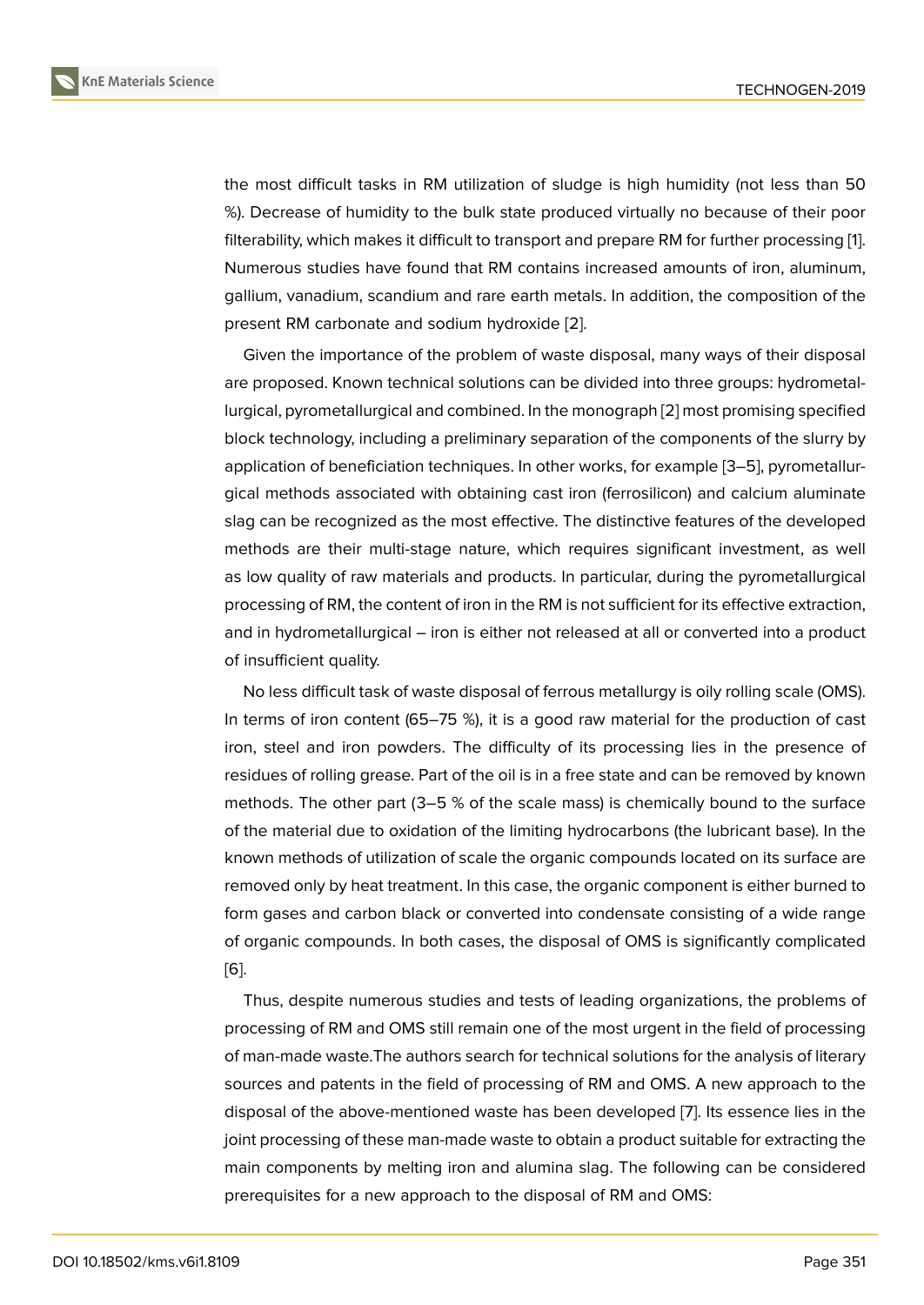- Oxidized organic compounds (e.g., fatty acids and their salts) to the water-soluble compounds in the presence of alkali [6]. Since the composition of the RM includes sodium oxide in the form of sodium carbonate and hydroxide, it is advisable to use to remove oxidized iron-containing salts of fatty acids from the scale. The mass ratio of scale and red mud in the mi[xtu](#page-7-3)re should be such that the iron content in the final product is in the range of 50–55 %, i.e. meets the requirements for raw materials smelting iron.
- Red mud possesses good binding properties for agglomerating particulate ironcontaining raw materials [7].
- In the Ural region focused business, with heaps of oily scale and red mud, as well as companies processing [ir](#page-7-4)on ore and bauxite with additions of blast process of obtaining two marketable products – cast iron and calcium aluminate slag, and then processed on high-alumina cement.

The greatest interest as a promising object is the Kamensk-Ural industrial hub, where the Ural aluminum and Sinar pipe plants are located. The first of them has several slime silos, and the second one has a dump of a fine fraction of oiled rolling scale, which is not suitable for returning to the iron production cycle through agglomeration due to the high content of organic matter.

### **2. Experimental Part and Discussion of Results**

Physical and chemical properties of technogenic wastes have been experimentally studied to assess the joint processing of RM and OMS with the help of modern techniques and equipment [8–12], including the use of equipment of the "Ural-M" Center for collective use. To determine the chemical composition of the used X-ray fluorescence spectrometer "S4 Explorer", the phase composition X-ray diffractometer "XRD 7000C", granulometric composi[tio](#page-7-5)[n o](#page-8-0)f the laser device "ANALYSETTE 22 NanoTec", specific surface area – gas adsorptive analyzer "TriStar 3020", scanning electron microscope "Carl Zeiss EVO 40".

It is established that the main components of RM (table 1, sample 1) are: iron (35.7 %) in the form of hematite and complex hydroaluminate (Figure 1), calcium (11.0 %) in the form of calcite and hydroaluminate, aluminum (6.8 %), silicon (4.7 %) in the composition of hydroaluminate, sodium (2.8 %) in the composition of hydroaluminate, carbonate and hydroxide, and finally, titan (2.5 %) in the form of rutile. It is con[fir](#page-4-0)med that, in addition to the listed components, there are a number of other elements in quantities not exceeding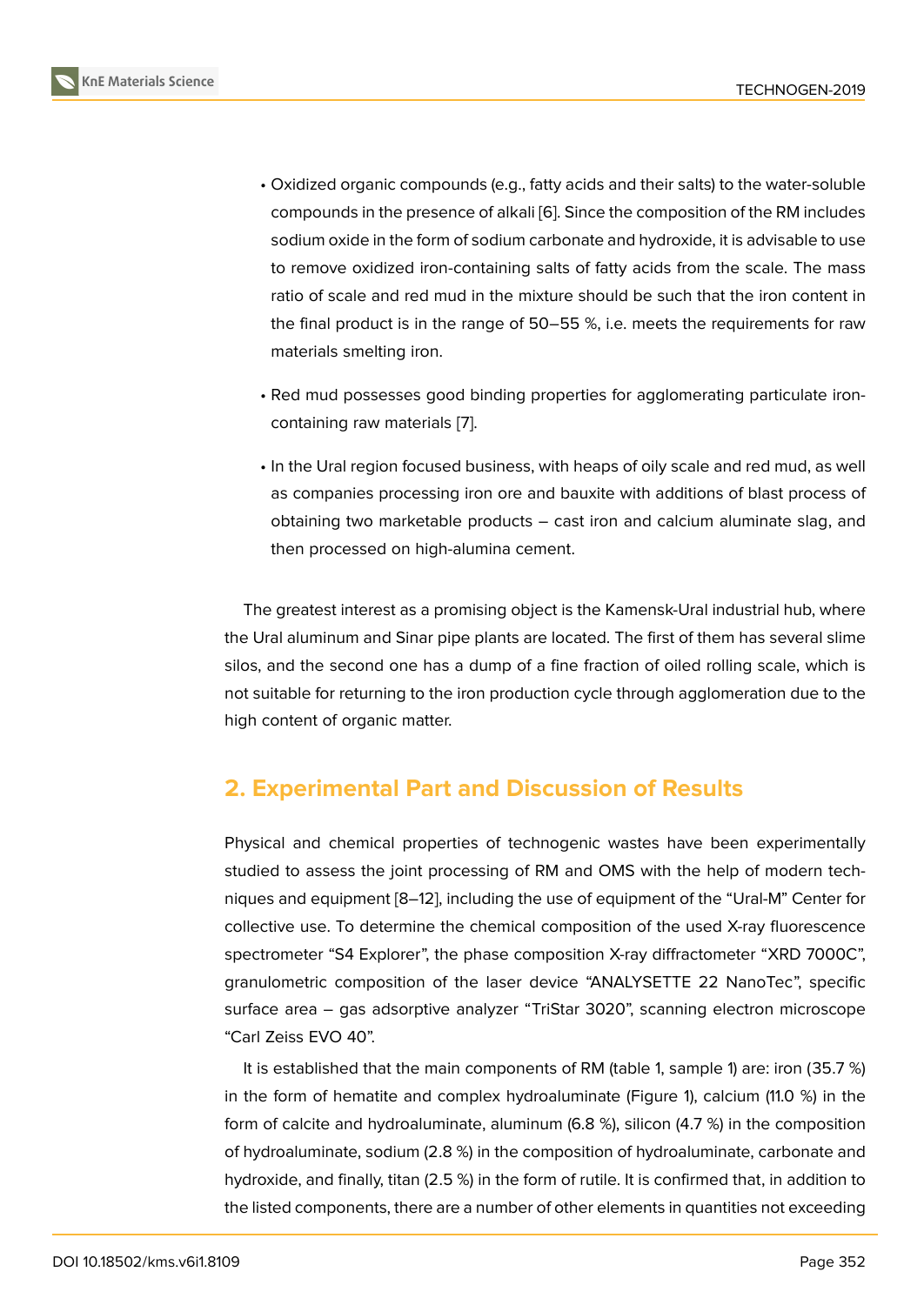| Red mud 1   |            | Red mud 2 |                    | Oily rolling scale 3 |                    | Oily rolling scale 4 |                    |
|-------------|------------|-----------|--------------------|----------------------|--------------------|----------------------|--------------------|
| Element     | Content, % |           | Element Content, % |                      | Element Content, % |                      | Element Content, % |
| AI          | 6.80       | Al        | 7.03               | AI                   | 1.27               | AI                   | 1.12               |
|             |            | As        | 0.029              |                      |                    |                      |                    |
| Ca          | 11.04      | Ca        | 10.95              | Ca                   | 0.537              | Ca                   | 0.504              |
| Ce          | 0.079      | Ce        | 0.076              |                      |                    |                      |                    |
| CI          | 0.037      | CI        | 0.038              |                      |                    |                      |                    |
| Co          | 0.075      | Co        | 0.082              | Co                   | 0.163              | Co                   | 0.15               |
| Cr          | 0.0363     | Cr        | 0.0362             | Cr                   | 0.234              | Cr                   | 0.251              |
| Cu          | 0.0679     | Cu        | 0.0735             | Cu                   | 0.186              | Cu                   | 0.18               |
| Fe          | 35.72      | Fe        | 36.31              | Fe                   | 71.01              | Fe                   | 70.83              |
|             |            | Ga        | 0.0046             |                      |                    |                      |                    |
| Κ           | 0.166      | K         | 0.147              | K                    | 0.0772             | K.                   | 0.0738             |
| Mg          | 0.55       | Mg        | 0.547              | Mg                   | 0.749              | Mg                   | 0.683              |
| Mn          | 0.469      | Mn        | 0.478              | Mn                   | 0.636              | Mn                   | 0.609              |
|             |            |           |                    | Mo                   | 0.0251             | Mo                   | 0.0228             |
| Na          | 2.76       | Na        | 2.31               | Na                   | 0.21               | Na                   | 0.881              |
| <b>Nb</b>   | 0.0071     | <b>Nb</b> | 0.0072             |                      |                    |                      |                    |
| $\circ$     | 33.30      | $\circ$   | 33.20              | O                    | 19.40              | O                    | 20.30              |
| P           | 0.338      | P         | 0.36               | P                    | 0.48               | P                    | 0.49               |
| Pb          | 0.021      | Pb        | 0.021              |                      |                    |                      |                    |
| $\mathsf S$ | 0.966      | $\sf S$   | 0.582              | $\mathsf S$          | 0.244              | $\sf S$              | 0.049              |
| Si          | 4.65       | Si        | 4.71               | Si                   | 2.87               | Si                   | 2.80               |
| Sr          | 0.181      | Sr        | 0.188              |                      |                    |                      |                    |
| Ti          | 2.516      | Ti        | 2.563              | Ti                   | 0.0255             | Ti                   | 0.0244             |
| V           | 0.047      | V         | 0.049              | V                    | 0.014              | V                    | 0.014              |
| Υ           | 0.0285     | Υ         | 0.0305             |                      |                    |                      |                    |
| Zn          | 0.046      | Zn        | 0.045              | Zn                   | 0.0328             | Zn                   | 0.0285             |
| Zr          | 0.115      | Zr        | 0.124              |                      |                    |                      |                    |

TABLE 1: The compositions of red mud and oily rolling scale.

tenths of a per cent. The humidity of the red mud sample taken from the slope of the red mud storage of the Urals aluminum plant was 11.9 %.

The main components of OMS (table 1, sample 3) are: iron (71 %) in the form of (Figure 2) magnetite, vustite and hematite with a very small amount of fayalite. The content of silicon (in the form of quartz), aluminum and phosphorus (not forming separate phases) are in the range of 1–3 %. Within the same limits is the sum of other impurities (chromium, [m](#page-4-1)anganese, cobalt, copper). Humidity OMS, taken from the dump of the Sinarsky pipe plant amounted to 16.3 %, the content insoluble in water of organic matter  $-4.0$  %.

Granulometric composition of RM (Figure 3, table 2) characterized by high dispersion. With an average diameter of 1.6 µm, all particle sizes are in the region of 0.5–12 µm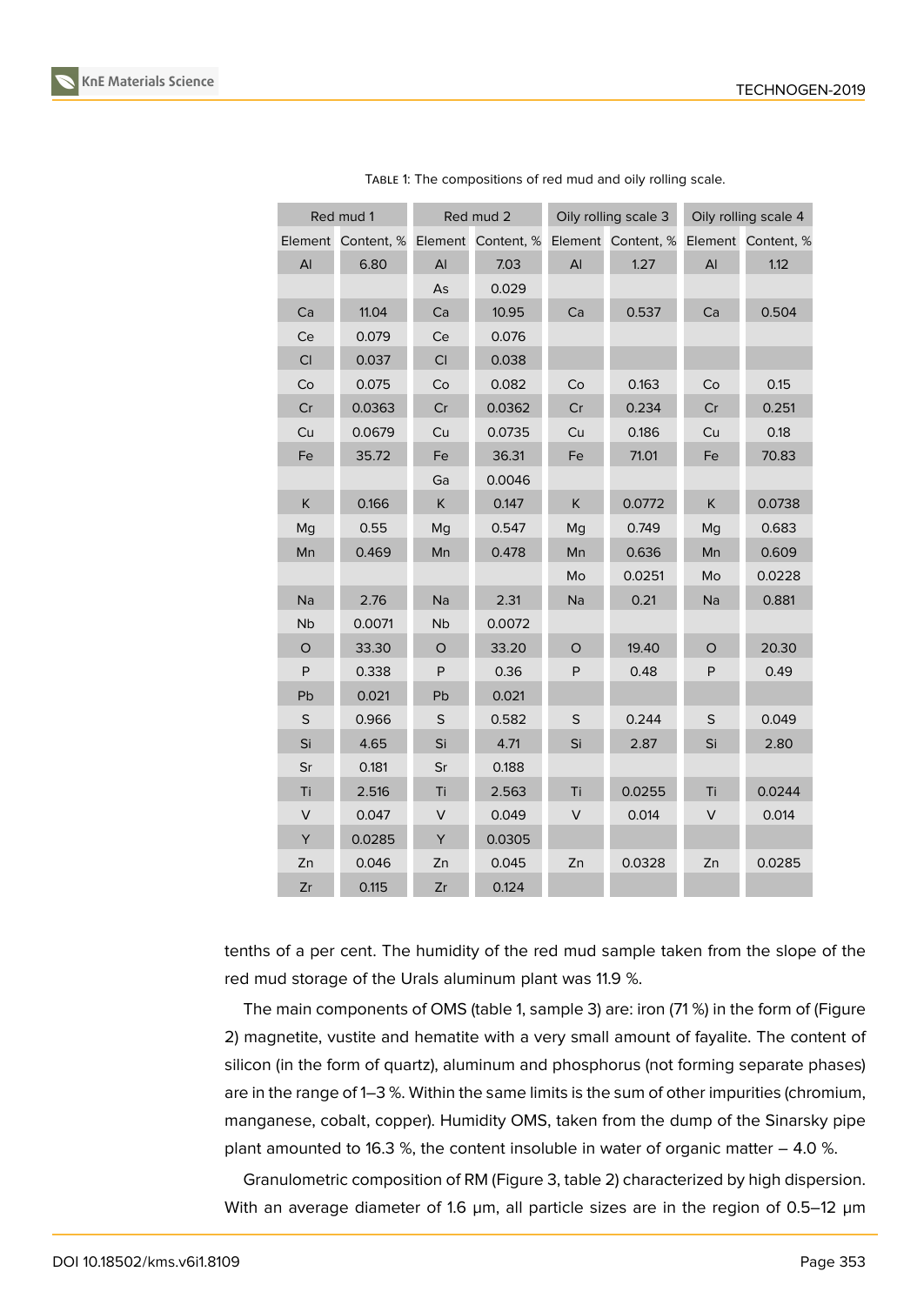

**Figure** 1: Diffraction pattern of red mud 1 (before treatment): x – Fe $_2$ O $_3$ ; o – CaCO $_3$  (calcite); s – (Fe $^{2+}$ , Fe $^{3+}$  $\textsf{AI}_{3}$ (Si,  $\textsf{AI}_{2}\textsf{O}_{5}(\textsf{OH})_{4}$ ; =  $-\textsf{Ca}_{3}$ (Fe $_{0.87}$ Al $_{0.13}$ ) $_{2}$ (SiO $_{4}$ ) $_{1,65}$ (OH) $_{5.4}$ ; u  $-\textsf{Ca}_{3}$ Na $_{2}$ Si $_{6}$ O $_{16}$ ; #  $-$  TiO $_{2}$  (rutile).

<span id="page-4-0"></span>

**Figure** 2: Diffractogram of scale 3 (before treatment): m – FeO; + – Fe<sub>3</sub>O<sub>4</sub>; x – Fe<sub>2</sub>O<sub>3</sub>; w – SiO<sub>2</sub> (quartz); I – (Fe, Mg) $_2$ SiO $_4$ .

<span id="page-4-1"></span>The particle size distribution is close to normal, except for the particle area less than 1.2 µm. Granulometric composition of OMS (Figure 3, table 2) different complexity. With an average diameter of 8.6  $\mu$ m, the particle size distribution has maxima of 0.9  $\mu$ m and 15 µm and a minimum of about 1.2 µm. The difference in dispersion is reflected in the specific surface of both materials. She is from RM [23](#page-5-0).7 m $^2$ /g, and OMS– 1.9 m $^2$ /g.

The change in the properties of waste after exposure to aqueous solutions of alkalis and acids, neutralizing the influence of organic (OMS) and alkaline (RM) surface compounds that prevent separate disposal. It is shown that the neutralization of aqueous suspension with HCL solution leads to the removal of the alkaline film from the surface. Treatment of OMS with an aqueous solution of sodium hydroxide provides (Figure 3, table 2, sample 4) destruction of aggregates of particles bonded by water insoluble oxidation product of industrial oil. As a result of exposure to reagents, there is a decrease in the content of water-soluble components in the processing products. Changes in the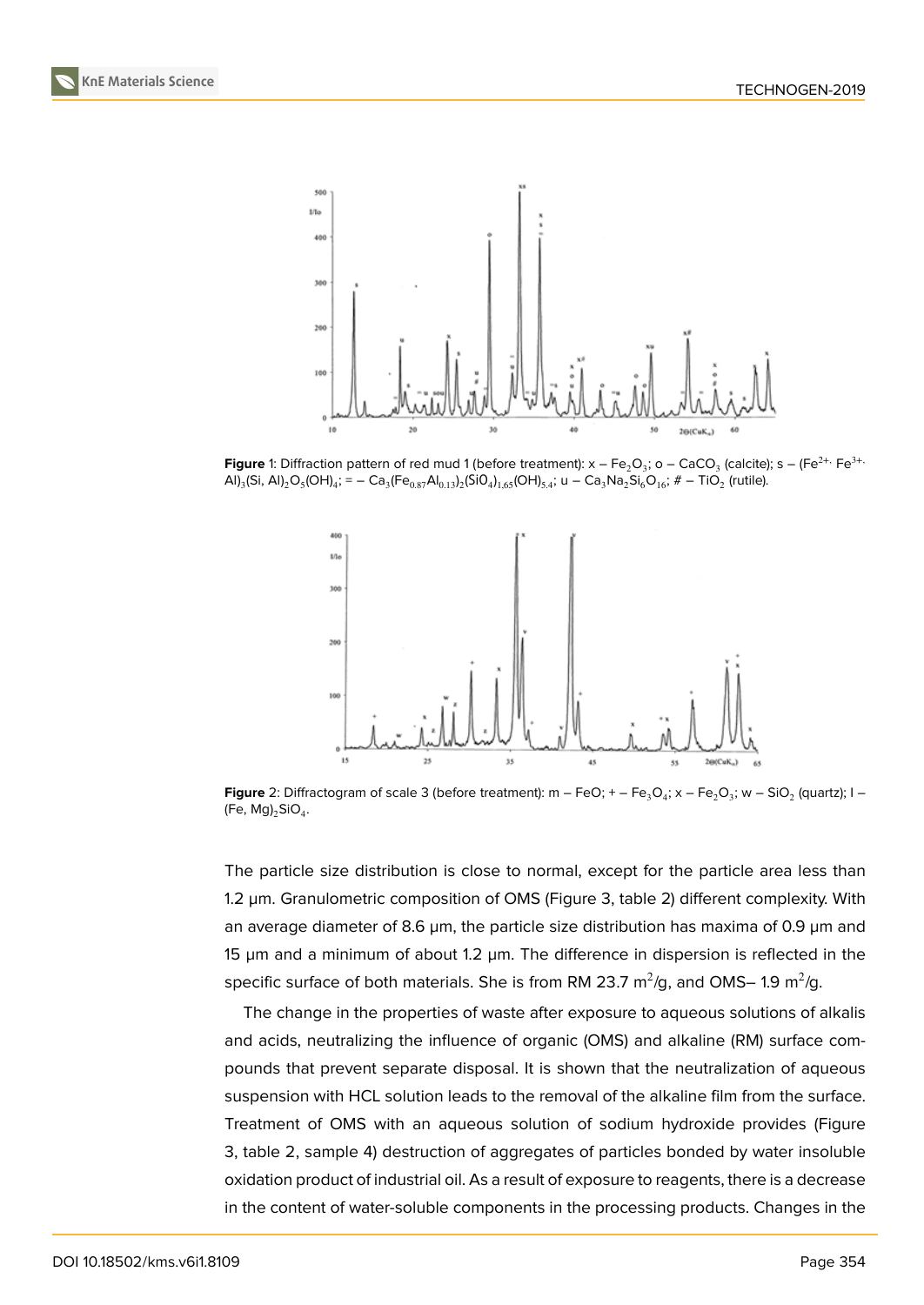composition of the latter are reflected in the granulometric compositions. In this case, the average particle size of RM and OMS (table 2) increase to 2 and 14 µm respectively, the specific surface area to 25.7 and 2.3 m $^2$ /g. particle size Distribution in RM (Figure 3, sample 2) practically does not change, and at OMS (Figure 1, sample 4) – approximately 5 and 10 % smoothed maximum and minimum in areas less than 0.5 and 15 µm. Similar effects are observed in the joint aqueous leaching of oily scale and red mud, whi[ch](#page-5-0) has sodium hydroxide in its composition. The study can [s](#page-4-0)erve as a basis for further development of promising technology for the joint processing of red mud and oiled rolling scale.



**Figure** 3: The distribution of particle size in samples RM 1 and OMS 3 – before treatment, RM 2 and OMS 4 – after treatment.

| TABLE 2: Statistical values of particles in Figure 3. |  |  |
|-------------------------------------------------------|--|--|
|-------------------------------------------------------|--|--|

<span id="page-5-0"></span>

| Parameter         | particle Diamete, um |                 |                  |                  |  |
|-------------------|----------------------|-----------------|------------------|------------------|--|
|                   | <b>RM 1</b>          | RM <sub>2</sub> | OMS <sub>3</sub> | OMS <sub>4</sub> |  |
| arithmetic mean   | 1.629                | 2.037           | 8.585            | 14.022           |  |
| geometric mean    | 0.969                | 1.173           | 5.526            | 9.580            |  |
| average harmonic  | 2.386                | 2.905           | 11.125           | 17.543           |  |
| average quadratic | 0.570                | 0.622           | 3.164            | 5.286            |  |

Electron microscopy of the surface layer of ZPO (Figure 4) showed (table 3) that its components are mainly iron, oxygen and carbon. These elements appear to form iron stearate.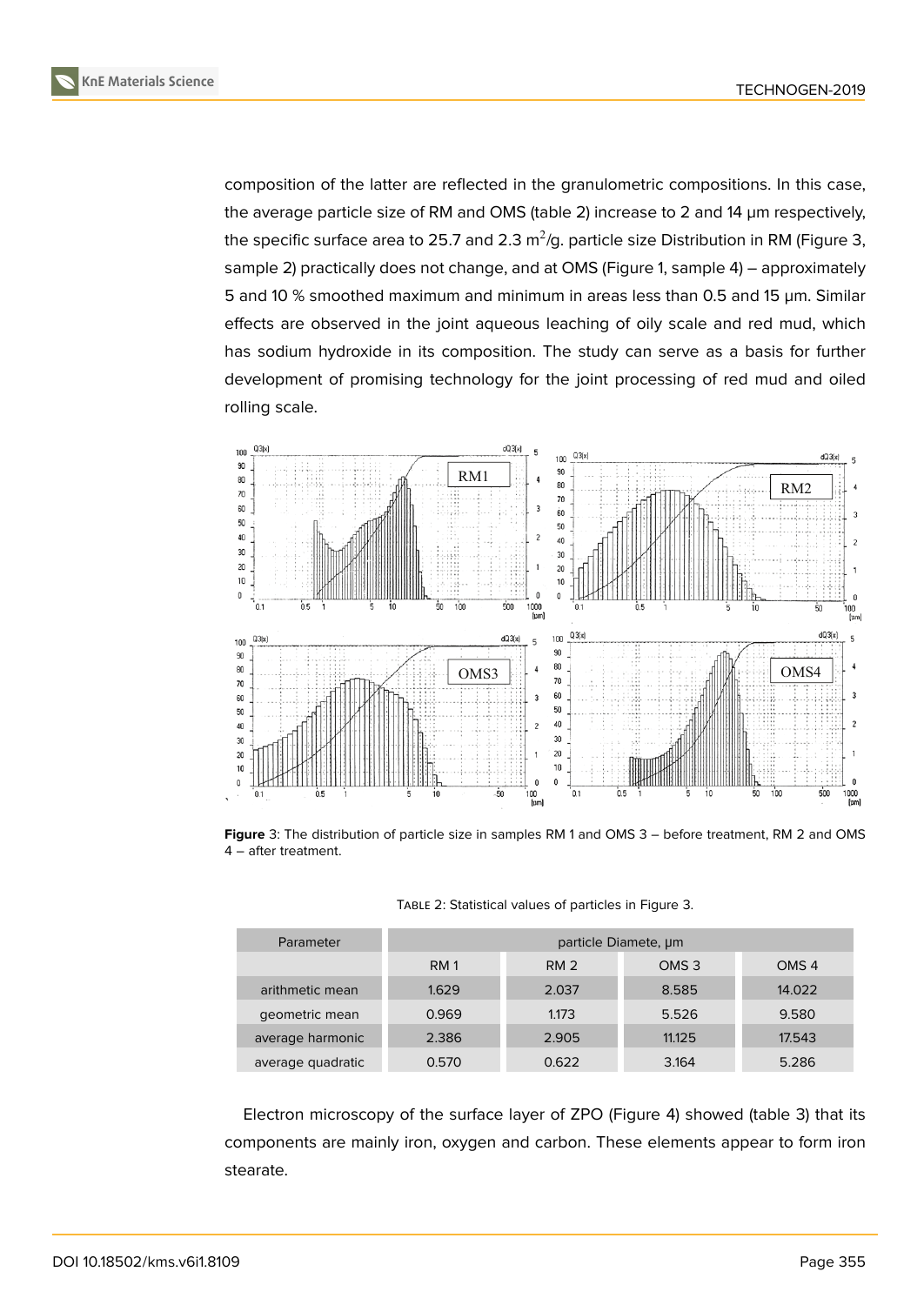



**Figure** 4: Electronic spectrum of the surface layer of the OMS**.**

| Element | % (mass) | % (atom) |  |
|---------|----------|----------|--|
| С       | 27.26    | 51.72    |  |
| ∩       | 17.80    | 25.34    |  |
| Si      | 1.32     | 1.07     |  |
| Fe      | 53.62    | 21.87    |  |
| Total   | 100.00   | 100.00   |  |

TABLE 3: Elemental composition of the surface layer of OMS.

### **3. Summary**

1. Based on the analysis of the literature data in the field of useful use of red mud and oily mill scale, a new direction of utilization is formulated: the joint processing of these wastes with the task of obtaining liquid products.

2. With the help of modern methods and equipment, a study of the physical and chemical properties of red mud and oily mill scale was carried out. In particular, information about the elemental, phase and granulometric composition of both types of waste, as well as their specific surface area.

3. It is confirmed that the main components of red mud are difficult hydroaluminate, calcite, and hematite, oily mill scale – magnetite. The peculiarity of red mud is excessive alkalinity, and oily scale-the presence of insoluble organic matter.

4. Both types of waste are highly dispersed. Red mud has an average particle size of 1.6  $\mu$ m in the range of 0.5–12  $\mu$ m, and scale – 1.2  $\mu$ m in the range of 0.9 to 15  $\mu$ m. It was found that the neutralization of alkali red mud hydrochloric acid, and scale-when treated with an alkaline solution, the average particle size increases, respectively, to 2 and 14 µm. At the same time the specific surface increases: red mud from 23.7 to 25.7, and scale 1.9 to 2.3  $\mathrm{m}^2/\mathrm{g}$ .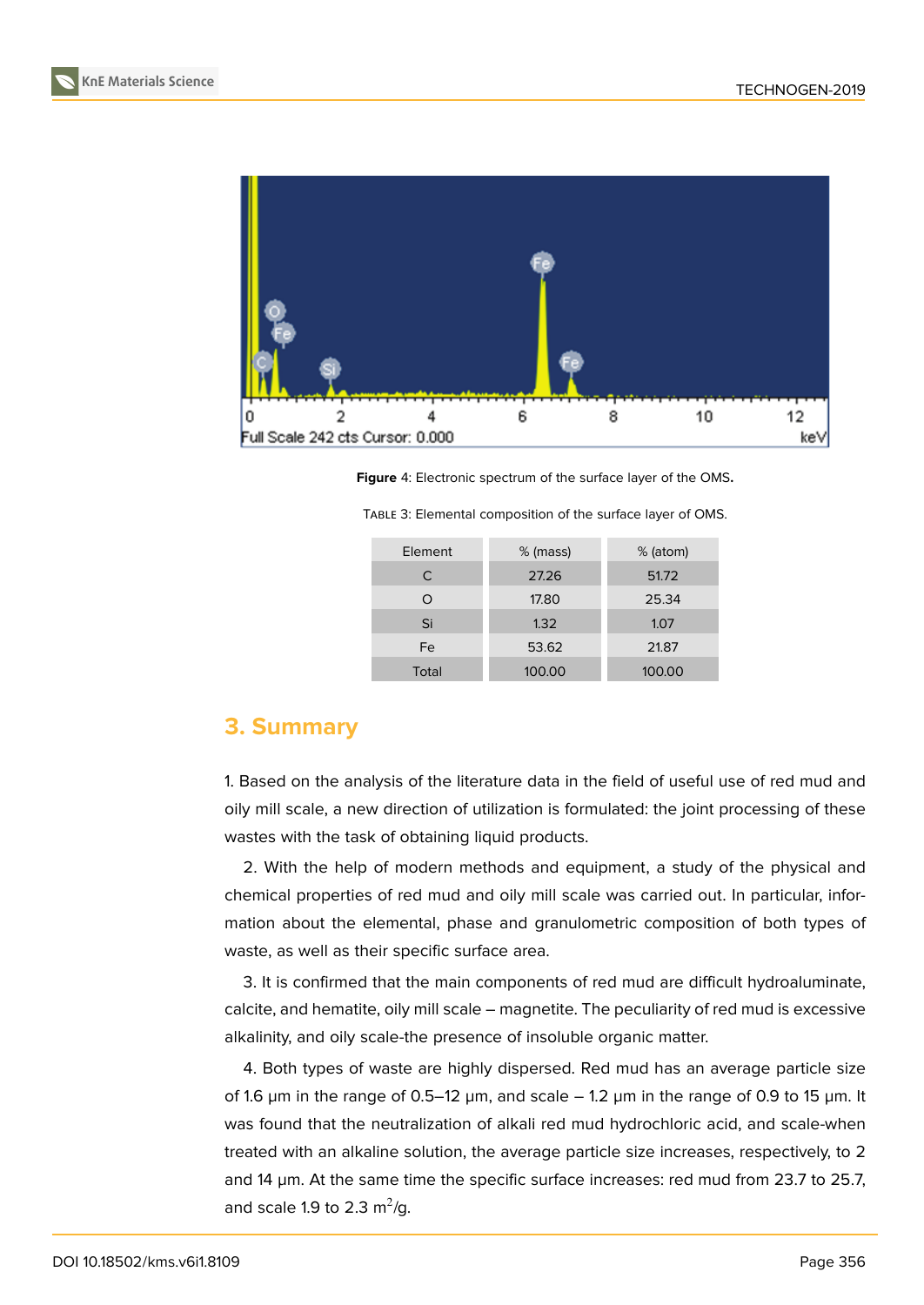

# **Gratitudes**

The work is done in the framework of the Project of the Russian Foundation for basic research № 18-29-24143 [3 million rubles].

# **References**

- [1] Korneev, V. I., Sousse, A. G. and Guild, A. I. (1991). *Red Mud, Properties, Warehousing, Application.* Moscow: Metallurgy.
- <span id="page-7-0"></span>[2] Sabirzyanov, N. A. and Yatsenko, S. P. (2006). *Hydrochemical Methods of Complex Processing of Bauxite.* Ekaterinburg: Uro RAS.
- <span id="page-7-1"></span>[3] Ivanov, A. I., *et al*. (2003). *Complex Processing of Bauxite.* Yekaterinburg: Uro RAS.
- [4] Leontiev, L. I. (2005). Complex Processing Raw Materials. *Resources. Technologics. Economy,* issue 7, pp. 10–14.
- <span id="page-7-2"></span>[5] Leontiev, L. I., *et al*. (1997). *Pyrometallurgical Processing of Complex Ores.* Moscow: Metallurgy.
- <span id="page-7-3"></span>[6] Tanutrov, I. N., *et al*. (2013). A New Technology for Copro-cessing Man-Made Wastes. *Metallurgy of Nonferrous Metals,* vol. 54, issue 2, pp. 136–142.
- <span id="page-7-4"></span>[7] Tanutrov, I. N. and Sviridova, M. N. (2015). The Directions of Improvement of Methods of Processing of Technogenic Wastes of the Ural Region. *Ecology and industry of Russia,* vol. 19, issue 8, pp. 31–35.
- <span id="page-7-5"></span>[8] Nechvoglod, O. V. and Upolovnikova, A. G. (2019). The Study of Phase Composition of the Products of Electrochemical Oxidation of Sulfide Pellet Systems Cu<sub>1.96</sub>S–Ni<sub>3</sub>S<sub>2</sub>– Cu–Ni. *Butlerov Communications,* vol. 57, issue 3, pp. 149–154.
- [9] Golovin, S. N., *et al*. (2018). Influence of the Nature of the Precipitating Agent and Chemical-Thermal Treatment on the Phase Composition of Cerium-Containing Layered Double Hydroxides. *Butlerov Communications,* vol. 56, issue 12, pp. 126– 130.
- [10] Popova, A. N., Barnakov, C. N. and Khokhlova, G. P. (2018). Investigation of Structural Characteristics of Carbon Materials by Powder X-Ray Diffraction. *Butlerov Communications,* vol. 56, issue 11, pp. 153–159.
- [11] Gabdullin, A. N., *et al*. (2018). Chemical and Phase Composition of Oxidized Nickel Ores of Kulikov Deposit – Raw Materials for Production of Magnesium Compounds, Fe-Ni-Containing Concentrates, SiO<sub>2</sub> . *Butlerov Communications, vol.* 55, issue 8, pp. 156–161.